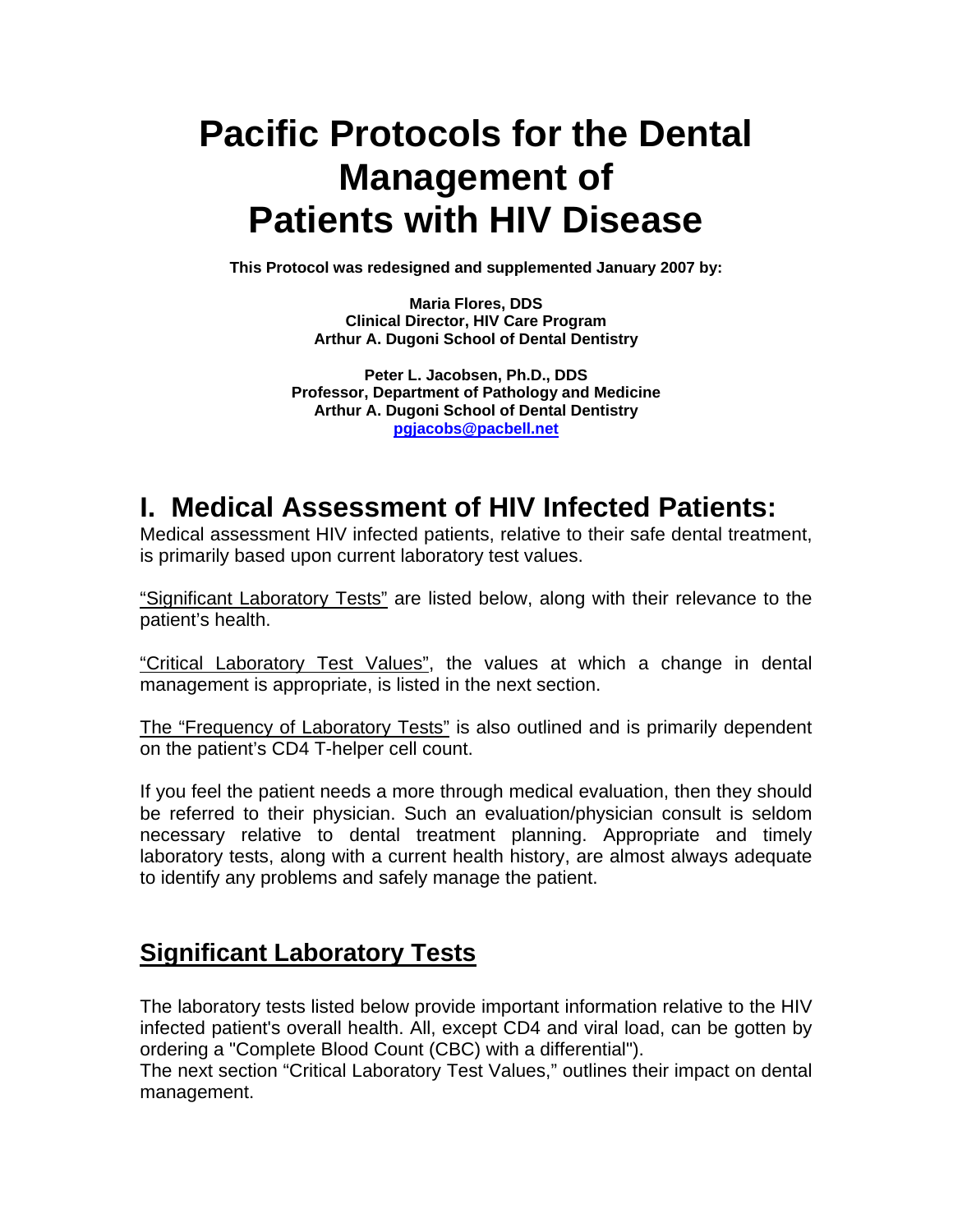#### **CD4, T-helper Cell Count**

Measures the number of T-helper cells. These cells stimulate the immune system to fight infections. As their numbers go down, the risk of infection goes up.

#### **CD4 – CD8 ratios**

CD4 cells, as mentioned above, are T-helper cells. CD8 cells are T-suppressor cells. As this ratio goes down, essentially by a decrease in the number of CD 4 cells, the risk of infection goes up.

#### **Viral load/Plasma HIV-1RNA**

This measurement reveals the number of copies of the virus per milliliter of blood. Ideally, there would be zero detectable copies (virus). As the viral load goes up, indicating the virus is replicating at an increasing rate, the incidence of secondary problems increases. However, even the highest number of copies has no impact on the provision of dental care.

#### **CBC with differential**

**Platelets:** Platelets are necessary, along with other factors, for blood to clot. An important concern in HIV-infected patients is low platelets (thrombocytopenia) (see critical laboratory test values). If this occurs the risk of bleeding may be so severe as to delay any elective and, at times, even emergency therapy, until the platelets can be replaced.

**White count:** The white cells in the body are designed to do a variety of things including fight infections. As the white count decreases (leukopenia), the risk of infection increases.

**Absolute neutrophils:** The neutrophils are a special class of white cells which are also important in fighting infection. If their numbers decrease, the risk of infection increases.

**Hematocrit:** The hematocrit is the percentage of whole blood that is red cells. In most cases of anemia the hematocrit will decrease.

**Hemoglobin:** Hemoglobin is the oxygen carrying component of the red blood cells. In certain types of anemia it is possible to have an adequate number of red blood cells, but inadequate amount of hemoglobin and, therefore, a decreased capacity for the blood to carry oxygen.

**Red Blood Cell Count:** Red blood cell count measures the number of red blood cells per cubic mm of blood. A decrease in number means an inadequate number of red blood cells (anemia). This leads to an inadequate ability to carry oxygen. The patient becomes easily fatigued and is a poor healer. A low red blood cell count is usually reflected in a low hematocrit.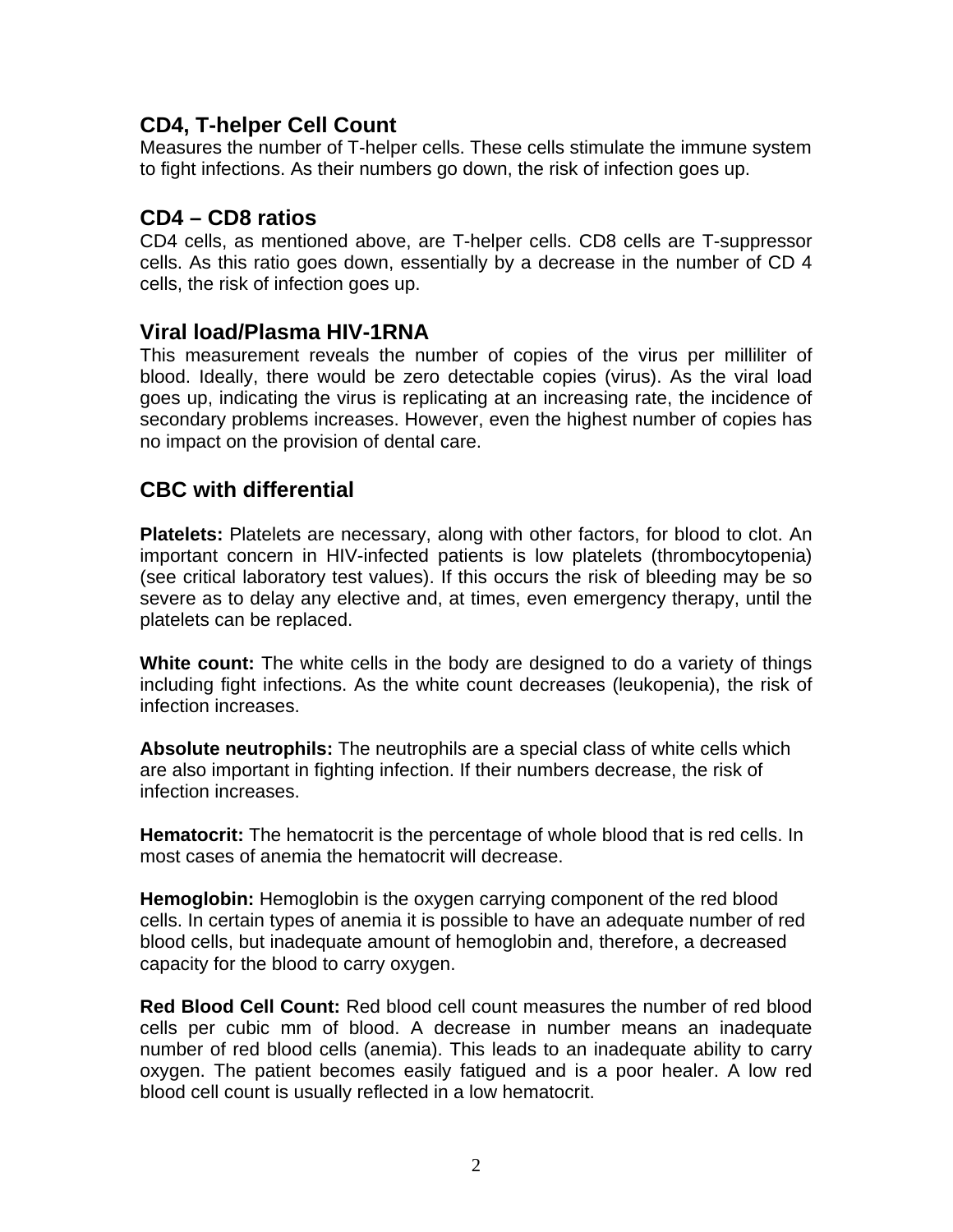# **Critical Laboratory Test Values**

These lab test values represent critical information relative to dental management. All, except CD4 and viral load, can be gotten by ordering a "Complete Blood Count (CBC) with a differential").

#### **White Blood Count (total)**

Less than 2,000 (Granulocytopenia) (Normal values: 4,000-10,000 cells/mm3). Low counts are a cause for concern because the body becomes more susceptible to infection. Consider a therapeutic regimen of antibiotics concurrently with invasive procedures or delay elective dental procedures until white count improves.

#### **Absolute Neutrophils**

Less than 1,000 (Neutropenia) – Consider therapeutic regimen of antibiotics concurrently with invasive procedures. Delay elective dental procedures until white count improves.

#### **Platelets**

Less than 60,000 (Thrombocytopenia) (Normal values: 150,000-450,000 cells/mm3) Consult with physician and recommend intervention to boost platelets prior to invasive procedures. Physician may elect to give platelet infusion or administer prednisone to increase platelet count. The dentist must receive laboratory confirmation of platelet count immediately (1-2 days) before invasive

procedure. Delay elective dental procedures until platelet count improves. Platelet count should be above 60-80,000, depending on invasiveness (risk of bleeding) and extent of planned procedure.

#### **Hematocrit (%) (HCT)**

Less than 10% – Consult with physician (Normal values: female 37-47%, male 42-52%) – consider red cell transfusion, at the recommendation of the physician, for invasive procedures. Low values are an indicator of anemia.

#### **Hemoglobin (HGB)**

Less than 10 (Normal values: female 12-16q/dL, male 14-18q/dL) – consult with physician – consider red cell transfusion, at the recommendation of the physician, for invasive procedures.

#### **Red Blood Cell (RBC)**

Less than 1.0 million/mm3. (Normal values: female 4-5 million/mm3, male 4-6 million/mm3). Consult with physician - consider red cell transfusion at the recommendation of a physician, for invasive procedures. Low values are an indicator of anemia.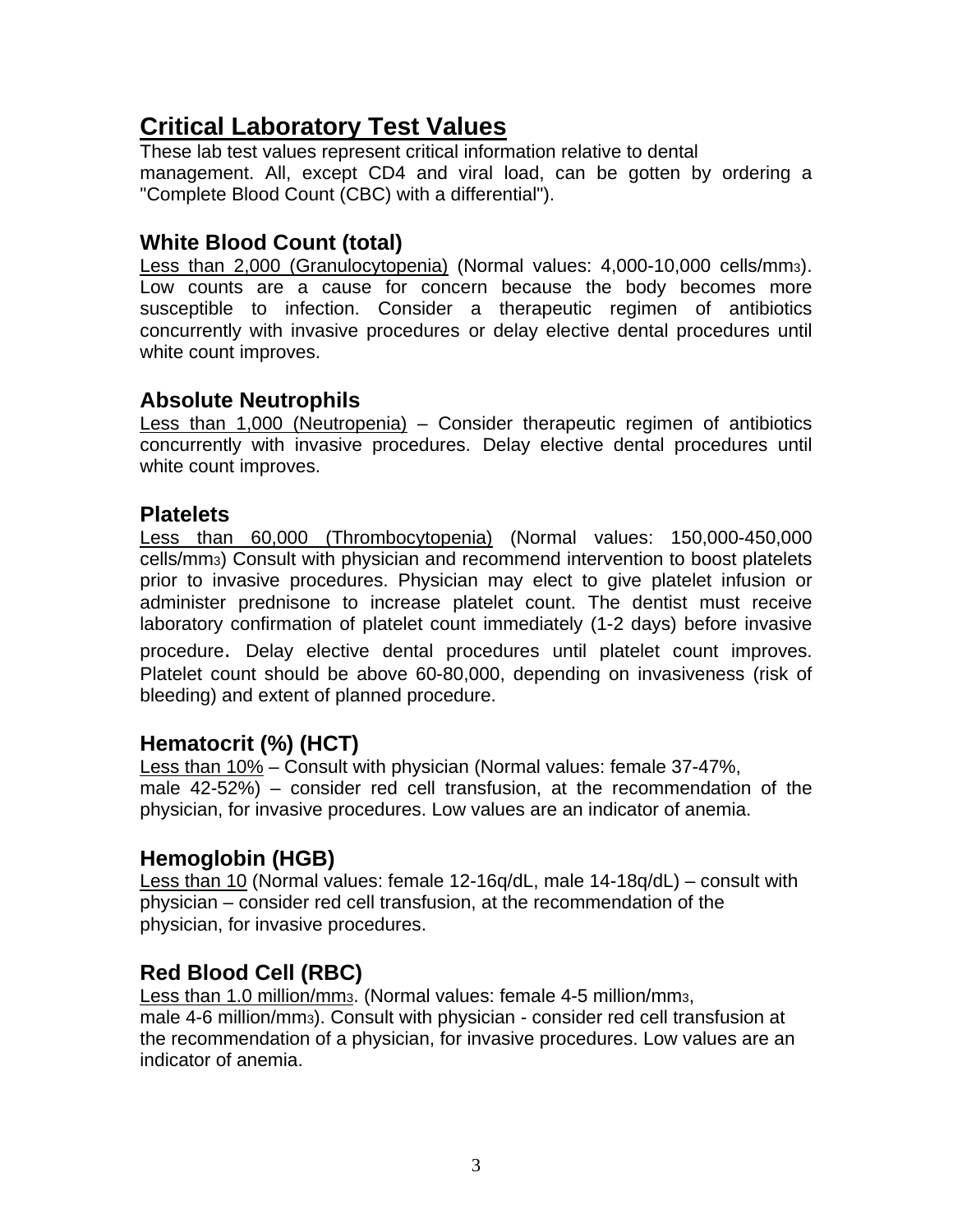#### **CD4 T-Lymphocytes (Helper cells) (absolute)**

Less than 50 (normal values 590-1120 cells/mm) – Evaluate patient for severe opportunistic disease. Usually there is no problem with routine dental care. If white count is expected to increase, then you may consider delaying elective dental procedures until white count improves. Emphasize good oral care and have them contact you immediately if oral problems start.

#### **Viral Load**

As noted, viral load does not have an impact on dental treatment planning. The number of viral copies is indicative of disease, but any modification of dental treatment would be based on the other above laboratory test results and not on the viral load.

### **Suggested Frequency of Obtaining Lab Reports**

Laboratory tests are important to monitor the patient's health. The suggested frequency of tests is listed below and is based on the patient's prior CD4 test results. Current laboratory test results are very important for some dental procedures, for example those associated with significant bleeding or dental infection. At the same time, clinical judgment is appropriate; most dental procedures should not be delayed just because the laboratory results are older than ideal.

#### **CD4 Above 200**

Obtain a lab report minimally every 6 months, or as performed by primary care physician.

#### **CD4 Less than 200**

Obtain a lab report minimally every 3 months, or as performed by primary care physician.

#### **Any CD4 count – all patients**

Inform all patients that you would like to be sent a copy of their laboratory reports any time a test is done, in order to keep their dental records current. Doing so will insure that no unknown medical problems will impact their dental care and will help in keeping their dental care progressing smoothly.

#### **Use good clinical judgment**

Evaluate each patient on a case-by-case basis. Use the above recommendations as general guidelines. Proper and timely patient care, especially urgent care, may require flexibility with critical values. Keep current on your patient's medical care and antiretroviral therapy. Your knowledge of their medical status, just like your knowledge of all of your patients' medical status, will insure their safest and most efficient dental care.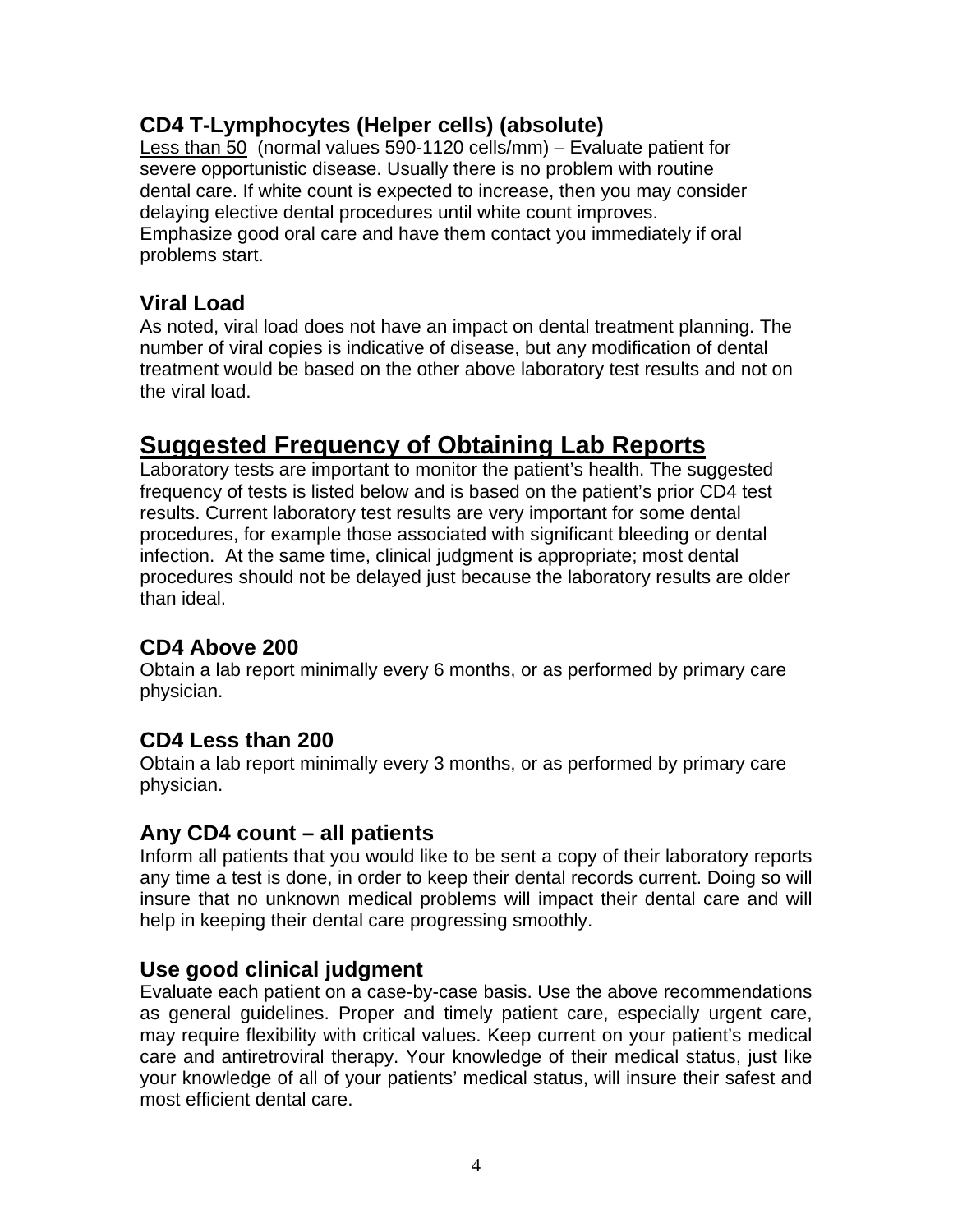# **II. Suggested Drug Management of Common Oral Conditions**

**Oral Candidiasis** (erythematous, pseudomembraneous, hyperplastic)

Rx Mycelex troche, 10 mg (clotrimazole) Disp: (70) seventy tabs Sig: Dissolve one tab in mouth 5 times a day

For resistant cases, use systemic antifungal

Rx Nizoral, 200 mg (ketoconazole) Disp: (28) twenty-eight Sig: Take one tab per day Refill x 2

or

Rx Diflucan, 200 mg (fluconazole) Disp: (28) twenty-eight Sig: Take one tab per day

# **Angular Cheilitis**

Rx Mycolog cream Disp: (15) fifteen grams Sig: Apply to corners of mouth 4 times a day

Note: Consider antifungal therapy when the patient is recommended for antibiotic treatment.

### **Herpes Simplex Virus (HSV)**

- Rx Valacyclovir 500 (ValtrexR) Disp: (28) twenty-eight Sig: Take 1 tablet two times per day
- Rx Acyclovir, 200 mg (Zovirax) Disp: (70) seventy tabs Sig: Two tabs three times per day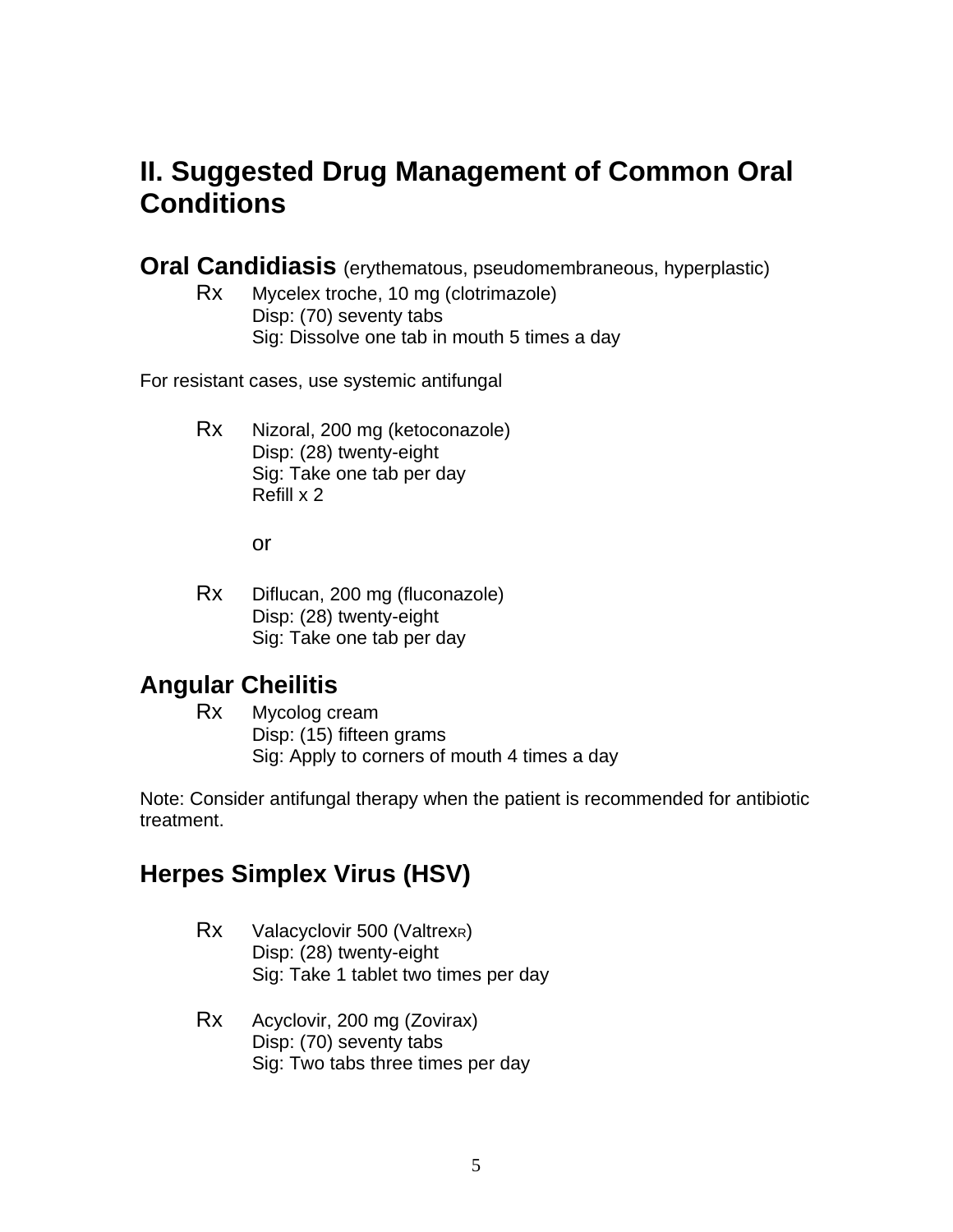# **Herpes Zoster Virus (HZV)**

Rx Acyclovir, 200 mg Disp: (140) one hundred forty tabs Sig: Two tabs every 3 hours for up to 10 tabs/day

## **Recurrent Aphthous Ulceration (RAU)**

**Mild -** (few lesions present in accessible area of mouth)

 Rx Lidex ointment in Orabase, 50:50 Disp: (30) thirty gms Sig: Apply to oral lesions 4-6 times a day

**Moderate to Severe** – (or for lesions in inaccessible areas such as tonsillar pillars, soft palate, or oropharynx regions)

Rx Dexamethasone elixir, .5 mg/5ml Disp: 200 ml Sig: Rinse and gargle with ½ oz 4-6 times a day

In some cases of very severe or persistent RAU consider systemic prednisone. This should be done only in consultation with patient's physician. In fact you may recommend systemic prednisone therapy as the treatment and the physician will do the prescribing and managing.

- Rx Prednisone 5 mg Disp: 87 Sig: Take 4 tabs a.m., 4 at noon for 7 days, then reduce dose by 1 t ablet a day over next 7 days until O
- Rx Solumedrol dose pack Disp: 1 Sig: Take as directed on package

# **HIV- Related Periodontal Diseases:**

#### **HIV-Gingivitis** (Marginal Gingival Erythema)

Rx Chlorhexidine Gluconate, .12% (Perio Gard) or (Peridex) Disp: 16 oz Rinse with  $\frac{1}{2}$  oz twice a day